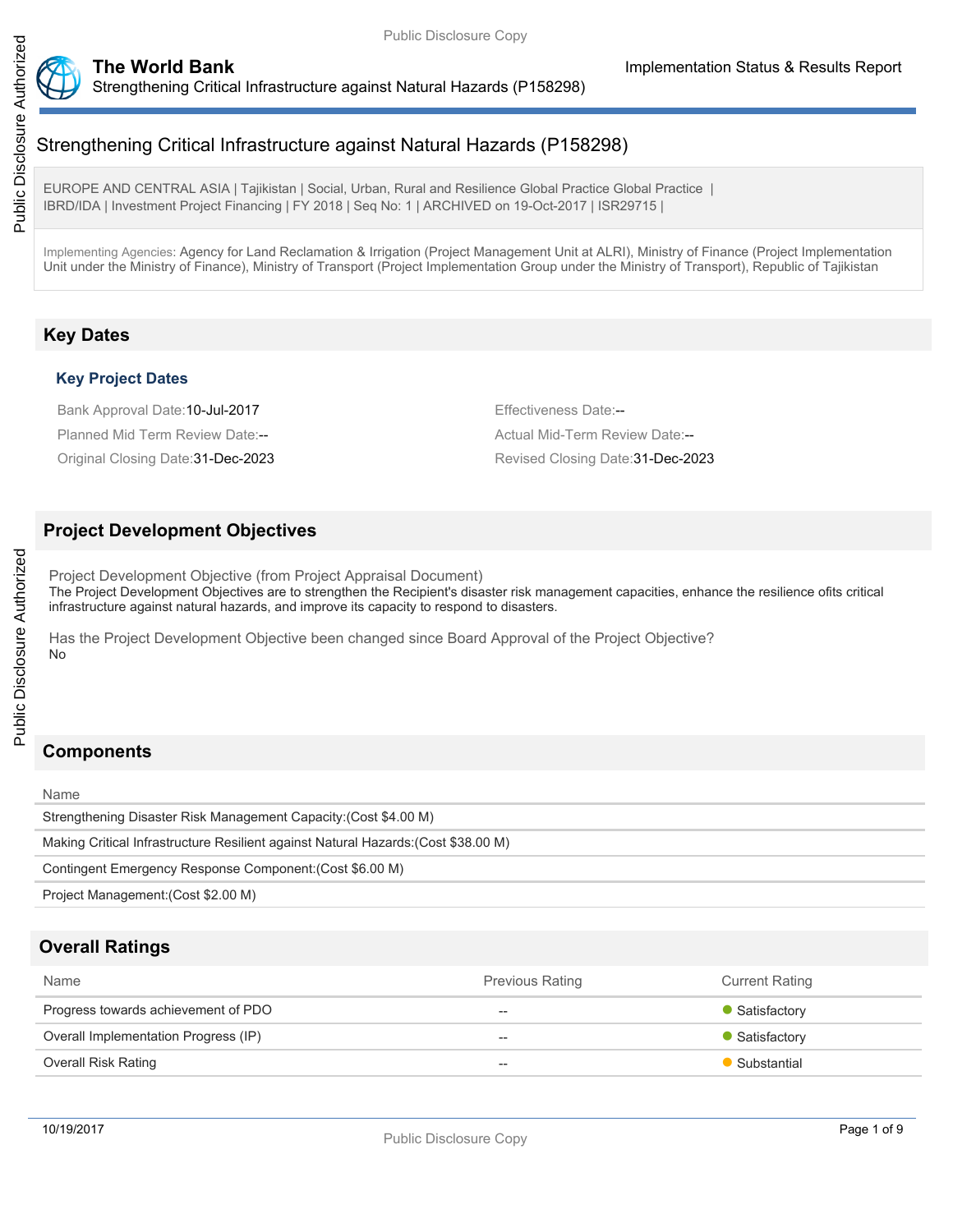

# **Implementation Status and Key Decisions**

This ISR reflects the situations post Board approval and the pre-effectiveness status of the Project.

The Strengthening Critical Infrastructure against Natural Hazards Project (SCINHP) has been approved by the World Bank Board of Executive Directors on July 10, 2017, in the amount of USD 50 million (USD 25 mln IDA Grant and USD 25 mln IDA Credit). As per the results of the World Bank mission held during September 12-25, 2017, no delays are expected with meeting the Project effectiveness conditions, which include a Project Operational Manual acceptable to the World Bank, and Parliamentary Ratification of the Project Financing Agreement, to be finalized by end November 2017. The World Bank Project team shall closely monitor the process of meeting the effectiveness conditions.

Detail design activities under Component 2 for flood protection and bridge infrastructure rehabilitation are steadily progressing. Initial batch of finalized details designs is planned to be delivered by end of 2017, and to be promptly followed up by preparation of bidding and tendering documentation for civil work contracts.

Activities under the institutional strengthening (Component 1) are also advancing satisfactorily. Necessary preparatory works are being conducted for the prioritized investments for the Committee of the Emergency Situations and Civil Defense (CoESCD), Probabilistic Seismic Hazard Analysis both at the National scale and for purposes of seismic micro zoning of the capital of Tajikistan - Dushanbe, and for the development of a Disaster Risk Financing Strategy for Tajikistan.

#### **Risks**

#### **Systematic Operations Risk-rating Tool**

| <b>Risk Category</b>                                            | Rating at Approval | <b>Previous Rating</b>                              | <b>Current Rating</b> |
|-----------------------------------------------------------------|--------------------|-----------------------------------------------------|-----------------------|
| <b>Political and Governance</b>                                 | • Substantial      | --                                                  | • Substantial         |
| Macroeconomic                                                   | • Substantial      | $- -$                                               | • Substantial         |
| Sector Strategies and Policies                                  | • Substantial      | $- -$                                               | • Substantial         |
| Technical Design of Project or Program                          | • Moderate         | $\hspace{0.05cm} -\hspace{0.05cm} -\hspace{0.05cm}$ | • Moderate            |
| Institutional Capacity for Implementation and<br>Sustainability | • Substantial      | $- -$                                               | • Substantial         |
| Fiduciary                                                       | • Substantial      | $- -$                                               | • Substantial         |
| <b>Environment and Social</b>                                   | • Substantial      | $\hspace{0.05cm} -\hspace{0.05cm} -\hspace{0.05cm}$ | • Moderate            |
| <b>Stakeholders</b>                                             | • Moderate         | --                                                  | • Moderate            |
| Other                                                           | • Substantial      | $\qquad \qquad -$                                   | • Substantial         |
| Overall                                                         | • Substantial      | $- -$                                               | • Substantial         |

## **Results**

### **Project Development Objective Indicators**

| ► Crisis management centers and systems become operational (Percentage, Custom) |                 |                   |                  |            |
|---------------------------------------------------------------------------------|-----------------|-------------------|------------------|------------|
|                                                                                 | <b>Baseline</b> | Actual (Previous) | Actual (Current) | End Target |
|                                                                                 |                 |                   |                  |            |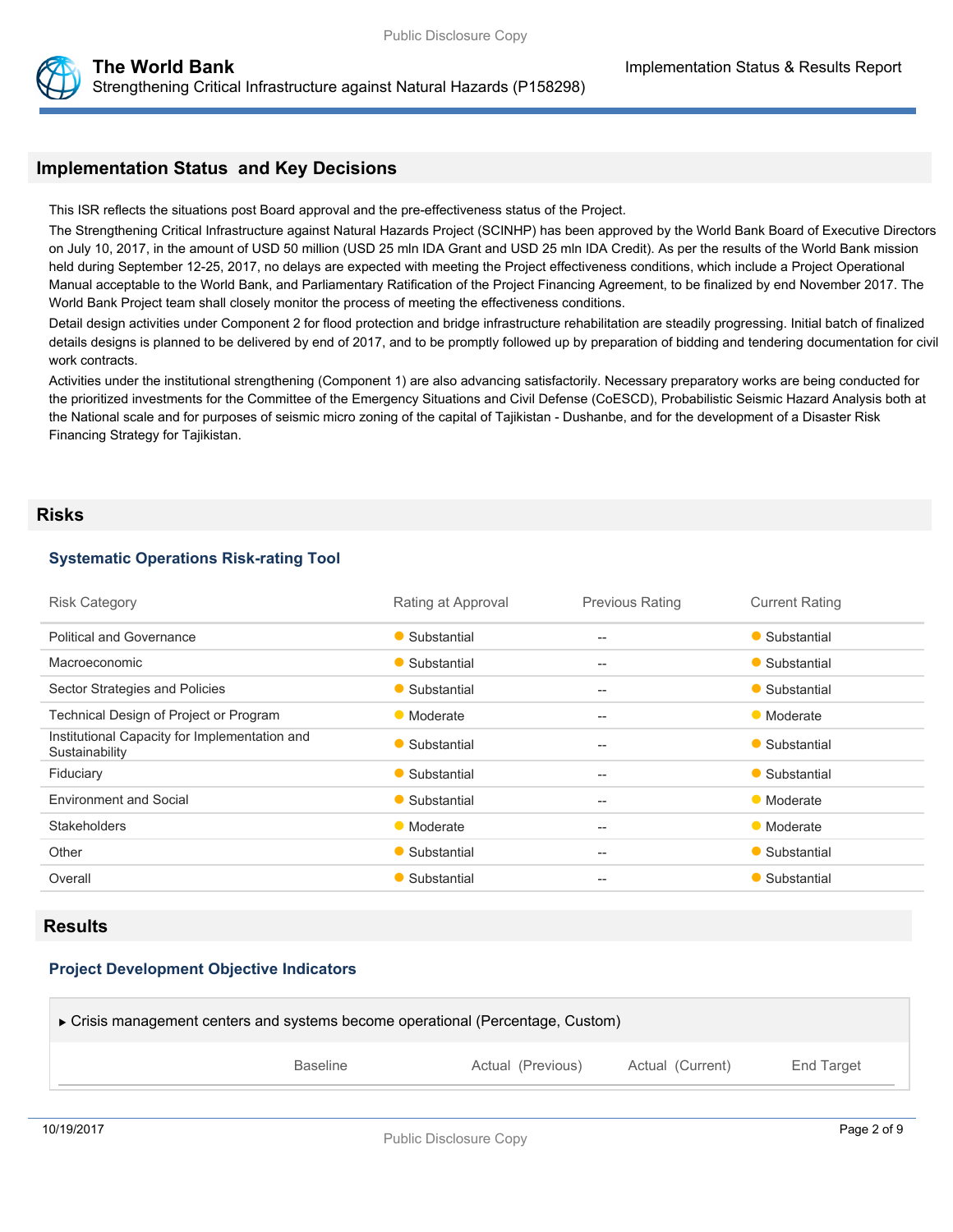



| Value | 0.00        | $-$ | $- -$                    | 100.00      |
|-------|-------------|-----|--------------------------|-------------|
| Date  | 15-Jun-2017 | $-$ | $\overline{\phantom{a}}$ | 31-Dec-2023 |

# Understanding of seismic hazard is improved (Text, Custom)

|       | <b>Baseline</b>                     | Actual (Previous) | Actual (Current) | End Target                                                                                        |
|-------|-------------------------------------|-------------------|------------------|---------------------------------------------------------------------------------------------------|
| Value | Seismic hazard maps are<br>outdated | --                | --               | Seismic hazard<br>maps are<br>updated and<br>understanding<br>of seismic<br>hazard is<br>improved |
| Date  | 15-Jun-2017                         | $- -$             | --               | 31-Dec-2023                                                                                       |
|       |                                     |                   |                  |                                                                                                   |

#### Bridges reconstructed based on designs considering multi-hazard disaster and climate change risks (Number, Custom)

|       | <b>Baseline</b> | Actual (Previous) | Actual (Current)  | End Target  |
|-------|-----------------|-------------------|-------------------|-------------|
| Value | 0.00            | $- -$             | $\hspace{0.05cm}$ | 15.00       |
| Date  | 15-Jun-2017     | $- -$             | $- -$             | 31-Dec-2023 |

#### Number of people with reduced disaster risks through more resilient flood protection and river bank erosion prevention infrastructure (Number, Custom)

|       | Baseline    | Actual (Previous)        | Actual (Current) | End Target  |
|-------|-------------|--------------------------|------------------|-------------|
| Value | 0.00        | $- -$                    | $-$              | 556,900.00  |
| Date  | 15-Jun-2017 | $\overline{\phantom{m}}$ | $-$              | 31-Dec-2023 |

| ► Strengthened capacity to coordinate and respond to emergencies (Text, Custom) |                      |                   |                  |            |  |
|---------------------------------------------------------------------------------|----------------------|-------------------|------------------|------------|--|
|                                                                                 | <b>Baseline</b>      | Actual (Previous) | Actual (Current) | End Target |  |
| Value                                                                           | No crisis management | $-$               | --               | Emergency  |  |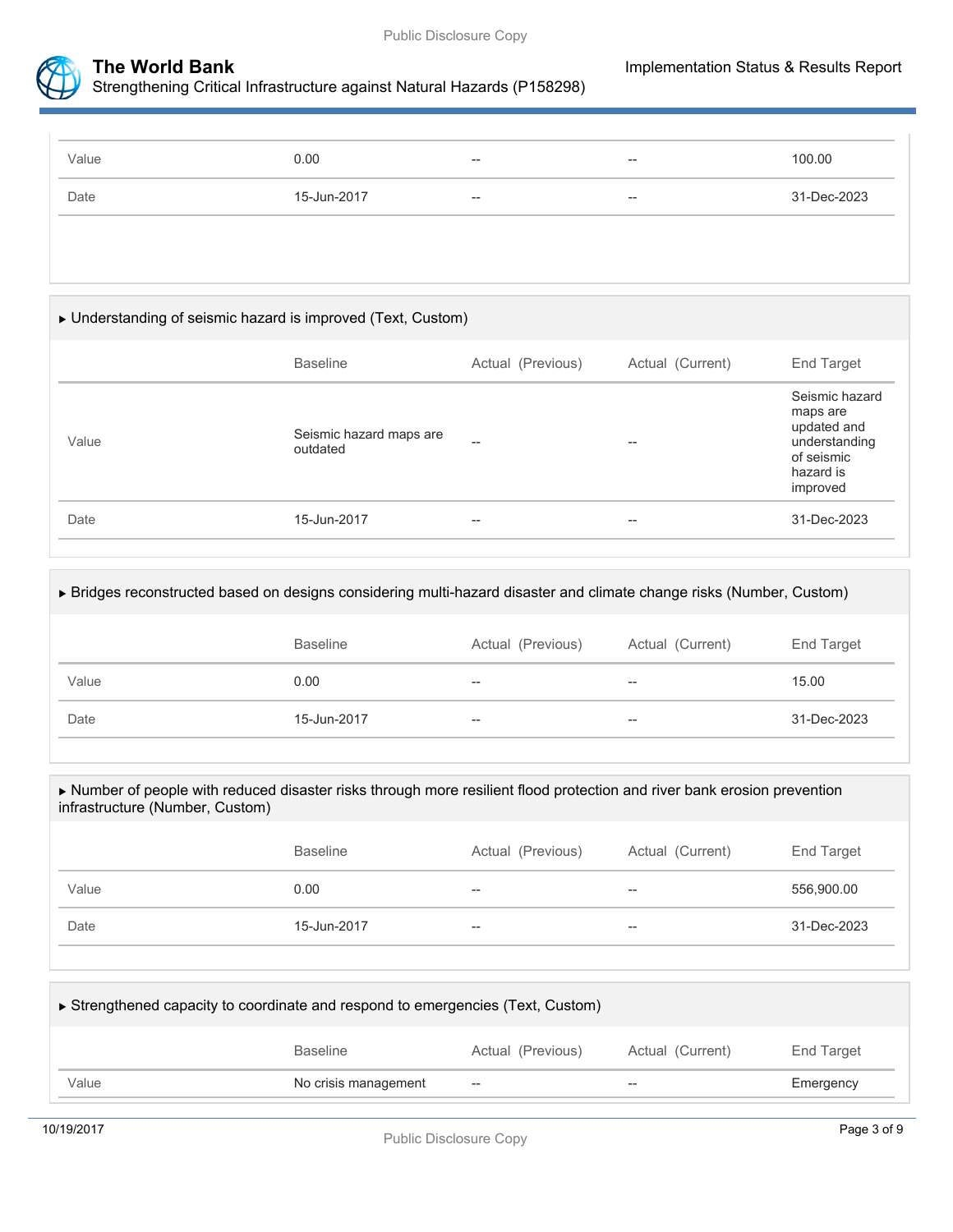

|      | centers or systems with<br>modern functions to<br>coordinate response<br>among relevant agencies. |     |    | response<br>capacity<br>improved<br>through new<br>facilities.<br>equipment and<br>procedures. |
|------|---------------------------------------------------------------------------------------------------|-----|----|------------------------------------------------------------------------------------------------|
| Date | 15-Jun-2017                                                                                       | $-$ | -- | 31-Dec-2023                                                                                    |

### Overall Comments

## **Intermediate Results Indicators**

| ▶ Operational Procedures for Crisis Management Center and Systems are prepared (Yes/No, Custom) |       |    |             |  |  |  |
|-------------------------------------------------------------------------------------------------|-------|----|-------------|--|--|--|
| Actual (Previous)<br>Actual (Current)<br><b>Baseline</b><br>End Target                          |       |    |             |  |  |  |
| N                                                                                               | $-$   | -- |             |  |  |  |
| 15-Jun-2017                                                                                     | $- -$ | -- | 31-Dec-2023 |  |  |  |
|                                                                                                 |       |    |             |  |  |  |

| ▶ National Crisis Management Center is established and tested (Yes/No, Custom) |                 |                   |                  |             |  |
|--------------------------------------------------------------------------------|-----------------|-------------------|------------------|-------------|--|
|                                                                                | <b>Baseline</b> | Actual (Previous) | Actual (Current) | End Target  |  |
| Value                                                                          | N               | --                | --               |             |  |
| Date                                                                           | 15-Jun-2017     | $- -$             | --               | 31-Dec-2023 |  |
|                                                                                |                 |                   |                  |             |  |

| ► Mobile command and communication vehicles are procured and tested (Yes/No, Custom) |             |       |       |             |  |
|--------------------------------------------------------------------------------------|-------------|-------|-------|-------------|--|
| <b>Baseline</b><br>Actual (Previous)<br>Actual (Current)<br>End Target               |             |       |       |             |  |
| Value                                                                                | N           | $- -$ | $- -$ |             |  |
| Date                                                                                 | 15-Jun-2017 | $- -$ | --    | 31-Dec-2023 |  |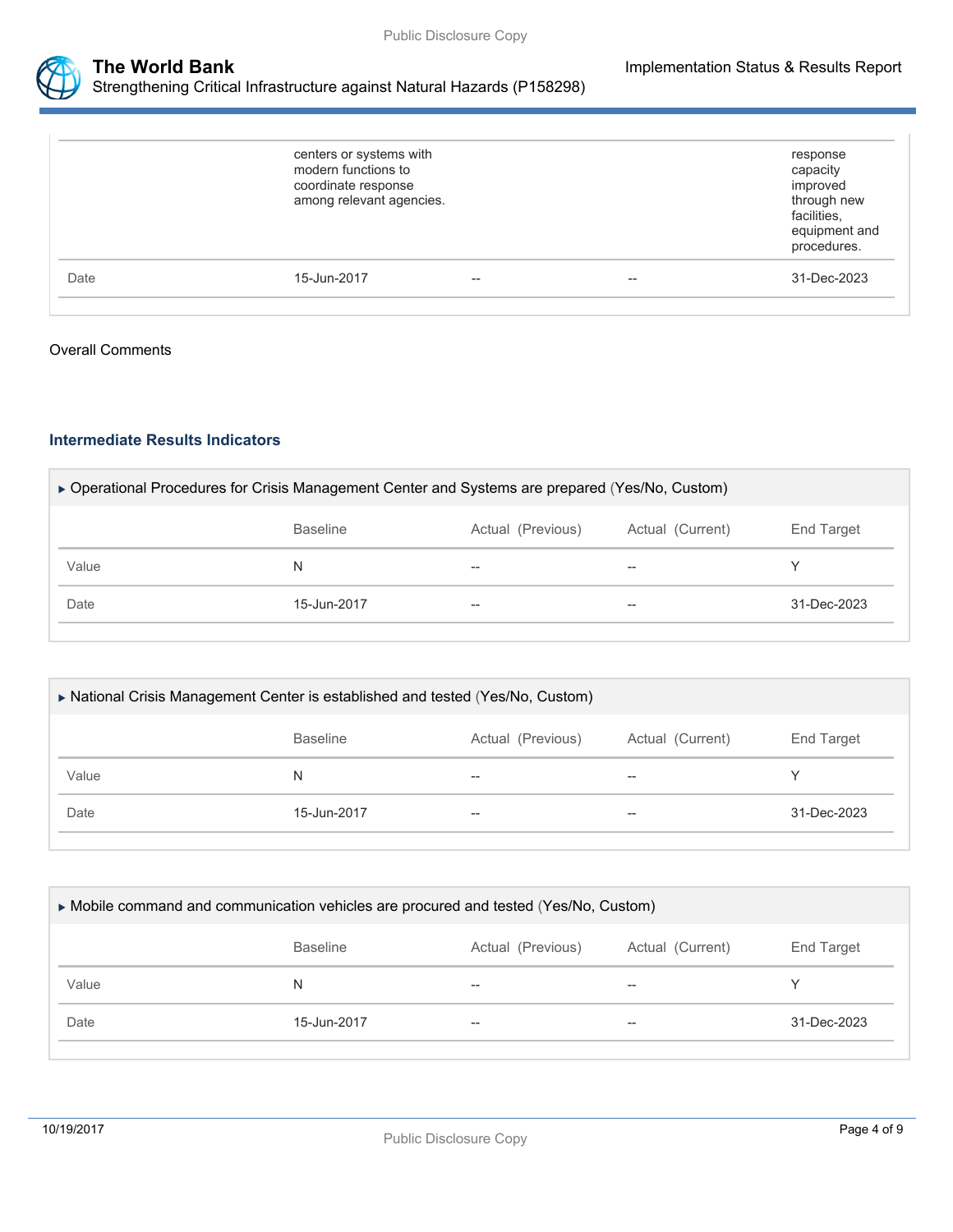

| In National Crisis Management Center and mobile command and communication vehicles users are trained to operate the<br>emergency management system (Percentage, Custom) |                 |                   |                  |             |  |
|-------------------------------------------------------------------------------------------------------------------------------------------------------------------------|-----------------|-------------------|------------------|-------------|--|
|                                                                                                                                                                         | <b>Baseline</b> | Actual (Previous) | Actual (Current) | End Target  |  |
| Value                                                                                                                                                                   | 0.00            | --                | --               | 100.00      |  |
| Date                                                                                                                                                                    | 15-Jun-2017     | --                | $- -$            | 31-Dec-2023 |  |
|                                                                                                                                                                         |                 |                   |                  |             |  |

| Financial protection strategy is developed to facilitate response and recovery in the event of an emergency (Yes/No, Custom) |                 |                   |                  |             |
|------------------------------------------------------------------------------------------------------------------------------|-----------------|-------------------|------------------|-------------|
|                                                                                                                              | <b>Baseline</b> | Actual (Previous) | Actual (Current) | End Target  |
| Value                                                                                                                        | N               | --                | $- -$            |             |
| Date                                                                                                                         | 15-Jun-2017     | --                | $- -$            | 31-Dec-2023 |
|                                                                                                                              |                 |                   |                  |             |

| ► Equipment for seismic hazard monitoring and assessment procured and installed (Yes/No, Custom) |             |       |       |             |  |
|--------------------------------------------------------------------------------------------------|-------------|-------|-------|-------------|--|
| <b>Baseline</b><br>Actual (Previous)<br>Actual (Current)<br>End Target                           |             |       |       |             |  |
| Value                                                                                            | N           | --    | $-$   |             |  |
| Date                                                                                             | 15-Jun-2017 | $- -$ | $- -$ | 31-Dec-2023 |  |
|                                                                                                  |             |       |       |             |  |

| ► Bridge designs informed by multi-hazard disaster and climate change risks are prepared (Number, Custom) |             |                   |    |             |
|-----------------------------------------------------------------------------------------------------------|-------------|-------------------|----|-------------|
| <b>Baseline</b><br>Actual (Previous)<br>Actual (Current)<br>End Target                                    |             |                   |    |             |
| Value                                                                                                     | 0.00        | --                | -- | 15.00       |
| Date                                                                                                      | 15-Jun-2017 | $\hspace{0.05cm}$ | -- | 31-Dec-2023 |
|                                                                                                           |             |                   |    |             |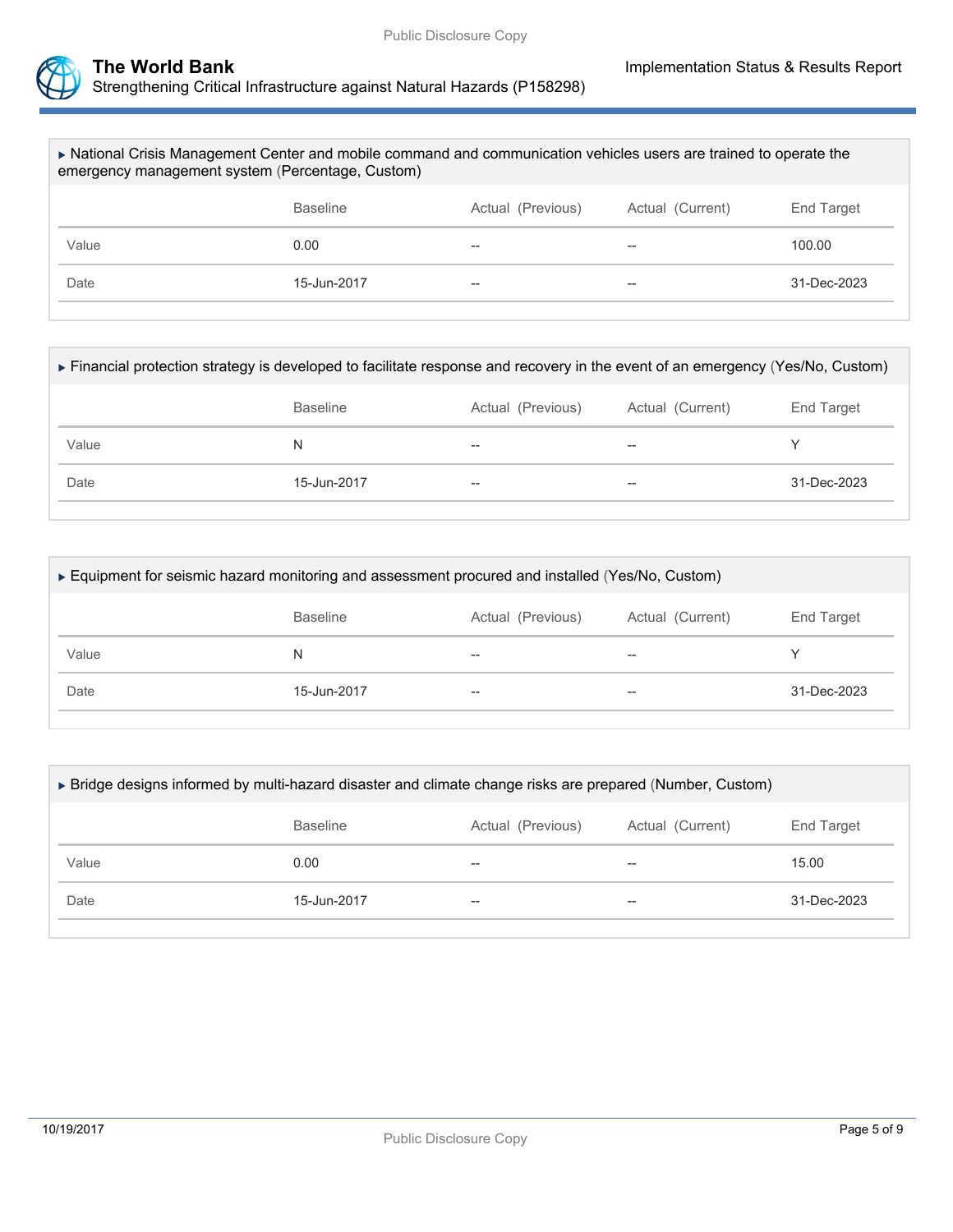

| ► Heavy machinery for the MoT is installed and dispatched based on operational plan (Yes/No, Custom) |                   |                  |             |  |
|------------------------------------------------------------------------------------------------------|-------------------|------------------|-------------|--|
| <b>Baseline</b>                                                                                      | Actual (Previous) | Actual (Current) | End Target  |  |
| N                                                                                                    | --                | $-$              |             |  |
| 15-Jun-2017                                                                                          | $- -$             | $- -$            | 31-Dec-2023 |  |
|                                                                                                      |                   |                  |             |  |

▶ Target project sites have more resilient flood protection and/or river bank erosion prevention infrastructure through disaster risk-informed designing (Number, Custom)

|       | <b>Baseline</b> | Actual (Previous) | Actual (Current) | End Target  |
|-------|-----------------|-------------------|------------------|-------------|
| Value | 0.00            | $- -$             | $-$              | 5.00        |
| Date  | 15-Jun-2017     | $- -$             | $- -$            | 31-Dec-2023 |

| ► Heavy machinery for ALRI is installed and dispatched based on operational plan (Yes/No, Custom) |             |       |     |             |  |
|---------------------------------------------------------------------------------------------------|-------------|-------|-----|-------------|--|
| Actual (Current)<br>End Target<br><b>Baseline</b><br>Actual (Previous)                            |             |       |     |             |  |
| Value                                                                                             | N           | $- -$ | $-$ |             |  |
| Date                                                                                              | 15-Jun-2017 | $- -$ | $-$ | 31-Dec-2023 |  |
|                                                                                                   |             |       |     |             |  |

| ► Grievances raised by stakeholders are addressed and closed (Percentage, Custom) |                 |                   |                  |                   |
|-----------------------------------------------------------------------------------|-----------------|-------------------|------------------|-------------------|
|                                                                                   | <b>Baseline</b> | Actual (Previous) | Actual (Current) | <b>End Target</b> |
| Value                                                                             | 0.00            | --                | $-$              | 95.00             |
| Date                                                                              | 15-Jun-2017     | $- -$             | $- -$            | 31-Dec-2023       |
|                                                                                   |                 |                   |                  |                   |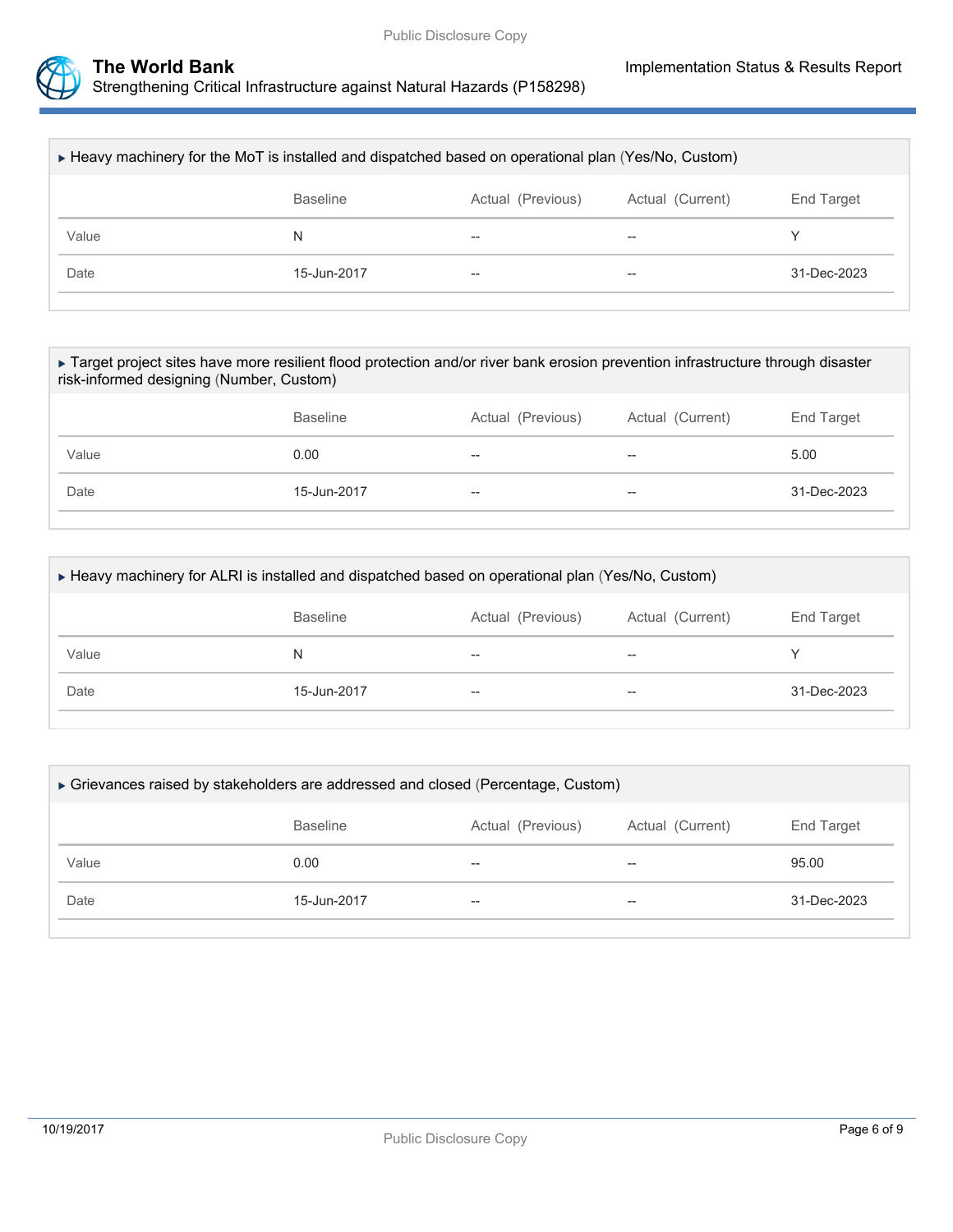

| ► Locally-hired jobs (Percentage, Custom) |                 |                          |                  |             |
|-------------------------------------------|-----------------|--------------------------|------------------|-------------|
|                                           | <b>Baseline</b> | Actual (Previous)        | Actual (Current) | End Target  |
| Value                                     | 0.00            | $\overline{\phantom{m}}$ | $-$              | 20.00       |
| Date                                      | 15-Jun-2017     | $- -$                    | $-$              | 31-Dec-2023 |
|                                           |                 |                          |                  |             |

| ▲ Out of which female (Percentage, Custom Breakdown) |                 |                   |                  |             |  |
|------------------------------------------------------|-----------------|-------------------|------------------|-------------|--|
|                                                      | <b>Baseline</b> | Actual (Previous) | Actual (Current) | End Target  |  |
| Value                                                | 0.00            | $- -$             | $-$              | 51.00       |  |
| Date                                                 | 15-Jun-2017     | $- -$             | $-$              | 31-Dec-2023 |  |
|                                                      |                 |                   |                  |             |  |

| ▶ Direct project beneficiaries (Number, Custom) |                   |                          |                   |  |  |
|-------------------------------------------------|-------------------|--------------------------|-------------------|--|--|
| <b>Baseline</b>                                 | Actual (Previous) | Actual (Current)         | <b>End Target</b> |  |  |
| 0.00                                            | $- -$             | $\overline{\phantom{m}}$ | 646,000.00        |  |  |
| 15-Jun-2017                                     | $- -$             | $-$                      | 31-Dec-2023       |  |  |
|                                                 |                   |                          |                   |  |  |

| Female beneficiaries (Percentage, Custom Supplement) |                 |                          |                  |            |
|------------------------------------------------------|-----------------|--------------------------|------------------|------------|
|                                                      | <b>Baseline</b> | Actual (Previous)        | Actual (Current) | End Target |
| Value                                                | 0.00            | $\overline{\phantom{m}}$ | $-$              | 51.00      |
|                                                      |                 |                          |                  |            |

#### Overall Comments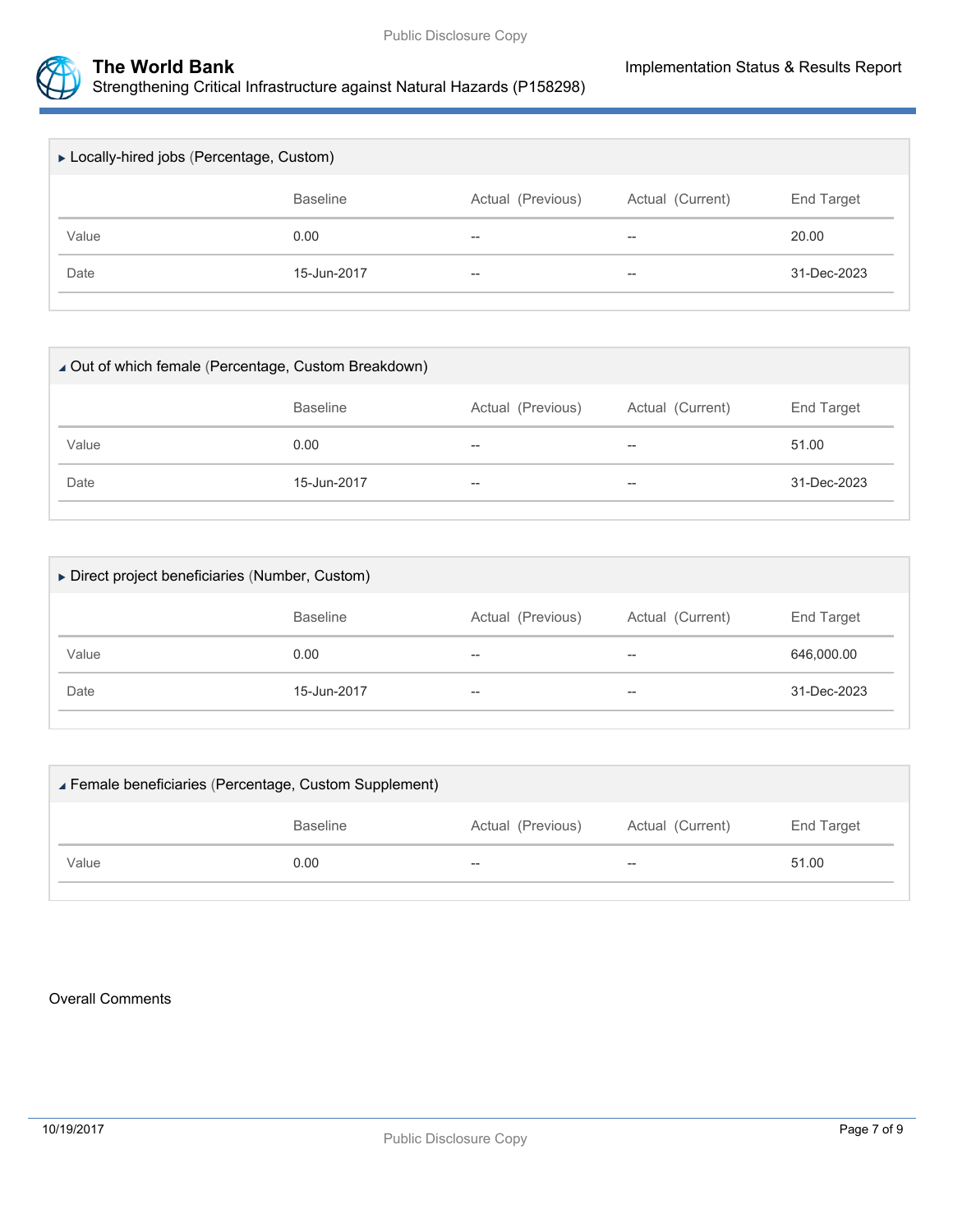



# **Data on Financial Performance**

#### **Disbursements (by loan)**

| Project | Loan/Credit/TF   | <b>Status</b>    | Currency   | Original | Revised | Cancelled | <b>Disbursed</b> | Undisbursed | Disbursed |
|---------|------------------|------------------|------------|----------|---------|-----------|------------------|-------------|-----------|
| P158298 | IDA-60890        | Not<br>Effective | <b>USD</b> | 25.00    | 25.00   | 0.00      | 0.00             | 25.00       | $0\%$     |
| P158298 | <b>IDA-D2050</b> | Not<br>Effective | USD        | 25.00    | 25.00   | 0.00      | 0.00             | 25.79       | $0\%$     |

## **Key Dates (by loan)**

| Project | Loan/Credit/TF   | <b>Status</b>    | Approval Date | Signing Date | Effectiveness Date                             | Orig. Closing Date | Rev. Closing Date |
|---------|------------------|------------------|---------------|--------------|------------------------------------------------|--------------------|-------------------|
| P158298 | IDA-60890        | Not<br>Effective | 10-Jul-2017   | 15-Aug-2017  | $\hspace{0.1mm}-\hspace{0.1mm}-\hspace{0.1mm}$ | 31-Dec-2023        | 31-Dec-2023       |
| P158298 | <b>IDA-D2050</b> | Not<br>Effective | 10-Jul-2017   | 15-Aug-2017  | $\hspace{0.1mm}-\hspace{0.1mm}-\hspace{0.1mm}$ | 31-Dec-2023        | 31-Dec-2023       |

#### **Cumulative Disbursements**



# **Restructuring History**